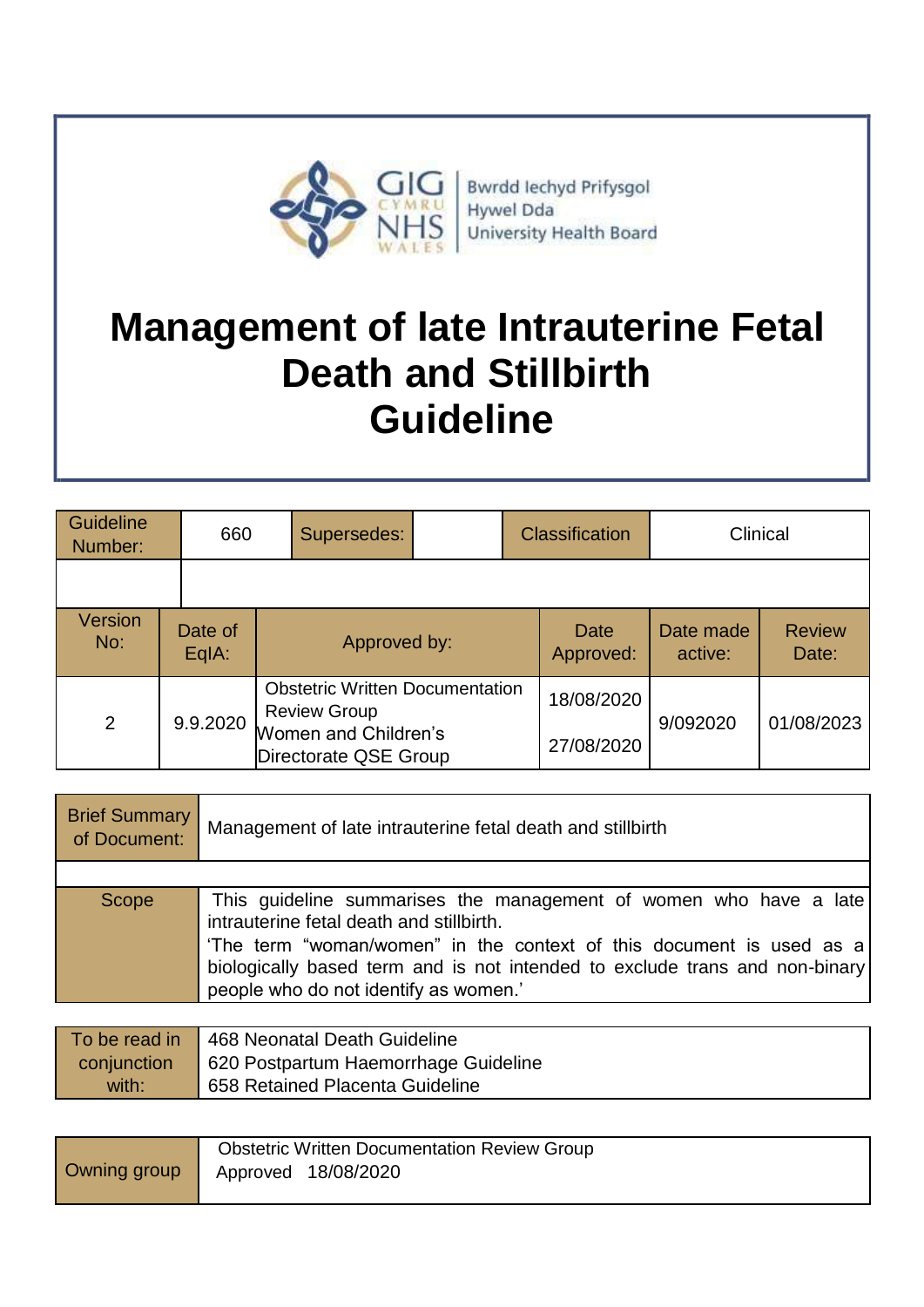| <b>Reviews and updates</b> |                               |            |  |
|----------------------------|-------------------------------|------------|--|
| Version                    | <b>Summary of Amendments:</b> | Date       |  |
| no:                        |                               | Approved:  |  |
|                            | New document                  | 14/09/2017 |  |
| 2                          | <b>Guideline Update</b>       | 18.08.2020 |  |

| <b>Term</b>    | <b>Definition</b>                       |
|----------------|-----------------------------------------|
| <b>ALT</b>     | Alanine aminotransferase                |
| <b>AST</b>     | Aspartate transaminase                  |
| <b>BA</b>      | <b>Bile Acids</b>                       |
| <b>CLC</b>     | Consultant-led care                     |
| <b>CLU</b>     | <b>Consultant-led Unit</b>              |
| <b>CTG</b>     | Cardiotocograph                         |
| <b>DIC</b>     | Disseminated Intravascular Coagulopathy |
| <b>FBC</b>     | <b>Full blood Count</b>                 |
| <b>G&amp;S</b> | <b>Group and Save</b>                   |
| <b>IUFD</b>    | Intrauterine fetal death                |
| <b>IOL</b>     | Induction of Labour                     |
| <b>LFT</b>     | Liver function test                     |
| <b>MLC</b>     | Midwifery-led Care                      |
| <b>NND</b>     | <b>Neonatal Death</b>                   |
| <b>PCA</b>     | Patient controlled analgesia            |
| <b>PET</b>     | Pre-eclampsia                           |
| <b>PM</b>      | Post mortem                             |
| <b>PV</b>      | Per vaginam                             |
| <b>SL</b>      | Sublingual                              |
| <b>VTE</b>     | Venous thromboembolism                  |

| Keywords |  |  |
|----------|--|--|

| Database No: | 660                                                                    | Page 2 of 12 | Version |  |  |
|--------------|------------------------------------------------------------------------|--------------|---------|--|--|
|              | Management of Late Intrauterine Fetal Death and Stillbirth Guideline   |              |         |  |  |
|              | Please check that this is the most up to date version of this document |              |         |  |  |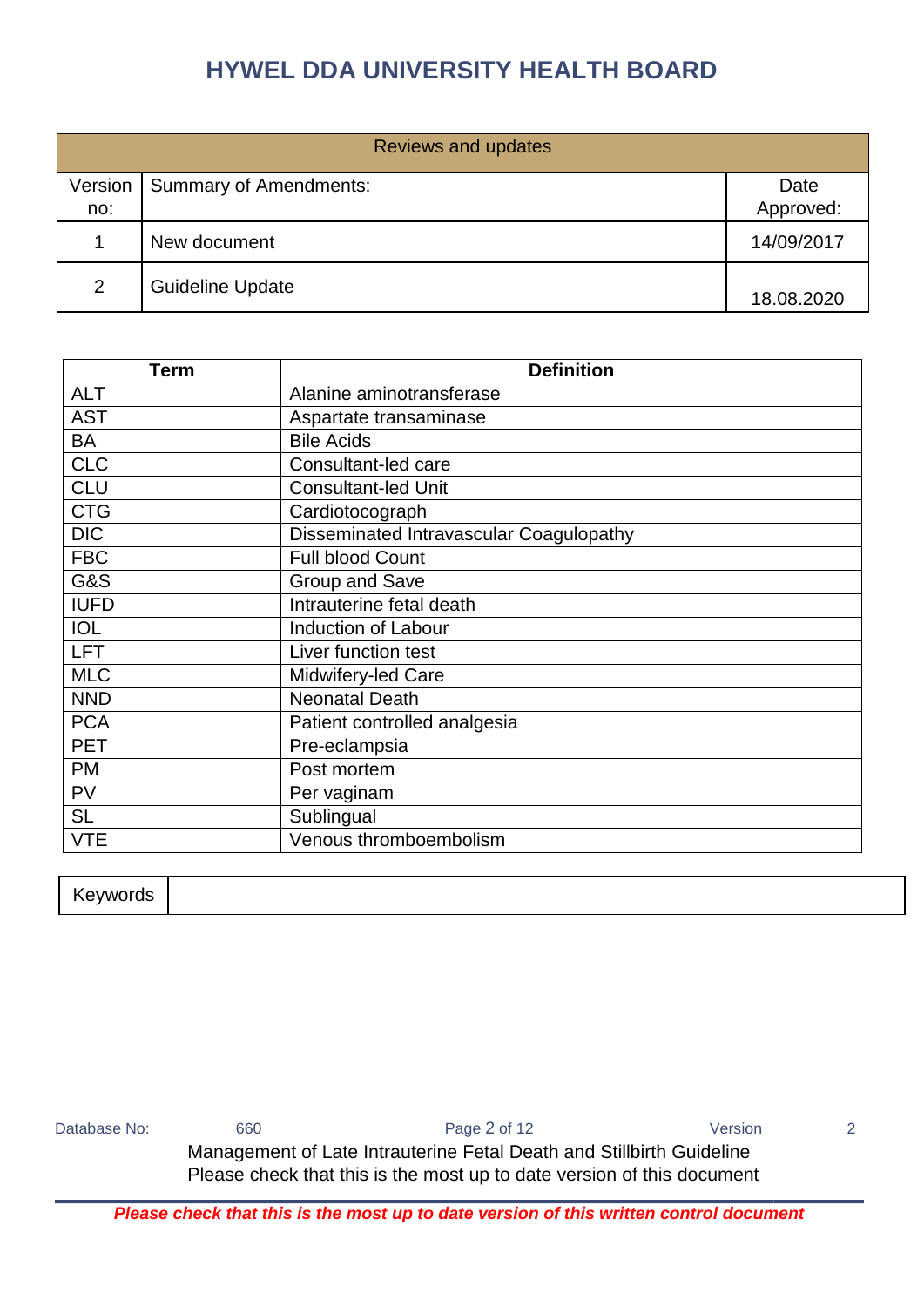| 4. DIAGNOSIS OF AND CLINICAL MANAGEMENT OF INTRA-UTERINE FETAL DEMISE 5      |  |
|------------------------------------------------------------------------------|--|
|                                                                              |  |
| 6. MANAGEMENT OF THE WOMAN WHO HAS HAD AN IUD SHOULD BE AS PER THE FOLLOWING |  |
|                                                                              |  |
|                                                                              |  |
|                                                                              |  |
|                                                                              |  |

Database No: 660 660 Page 3 of 12 Version 2 Management of Late Intrauterine Fetal Death and Stillbirth Guideline Please check that this is the most up to date version of this document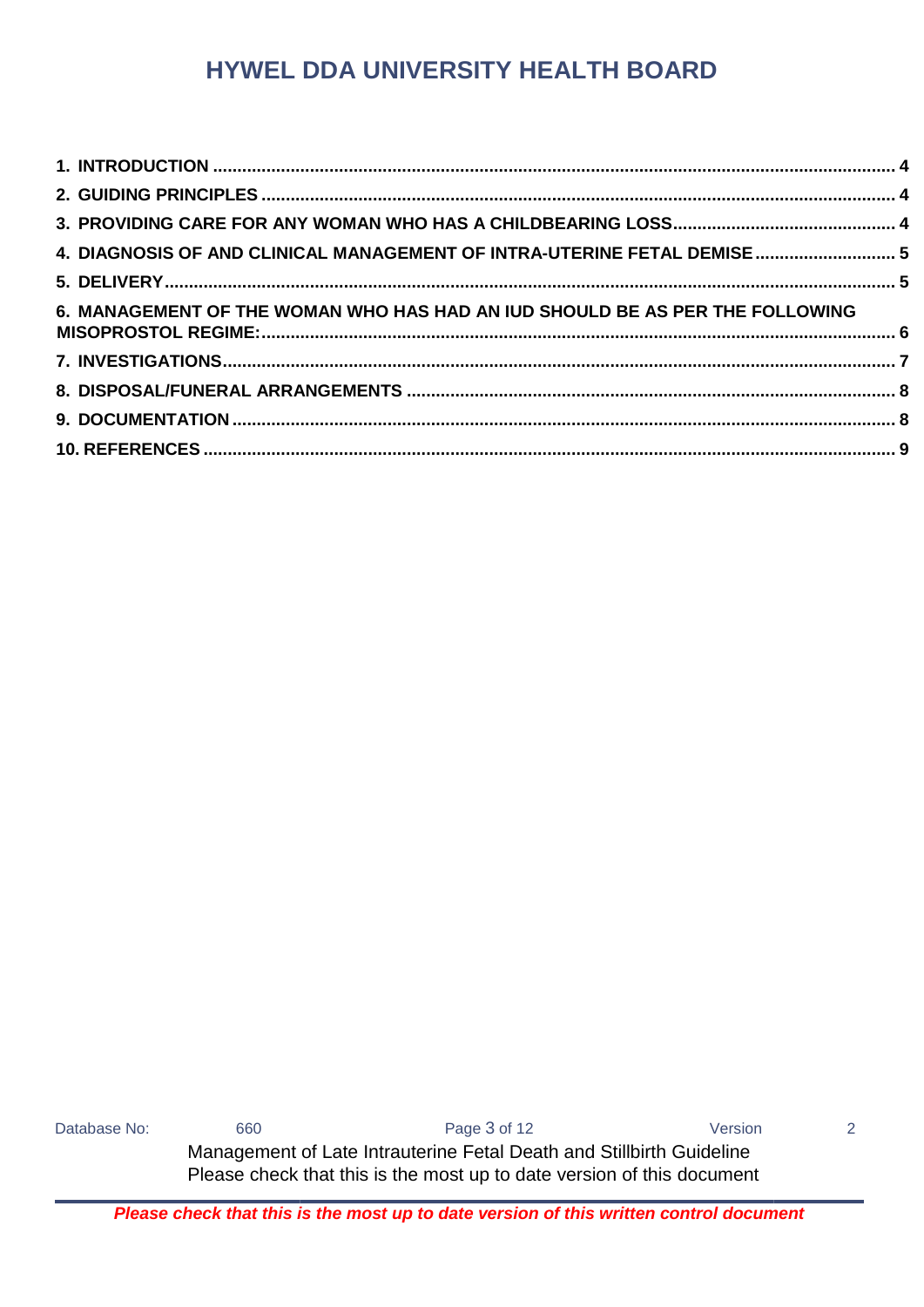### <span id="page-3-0"></span>**1. INTRODUCTION**

- This guideline covers definition of Late intra-uterine Death, Stillbirth and Neo Natal Death, diagnosis, management of the labour, investigations of the pregnant woman and her baby and basic information on disposal of the fetus.
- Overall the theme should be one of sensitive communication.

### **1.1 Definitions**

| <b>NON-VIABLE FETUS</b> | less than 24 weeks gestation and where there is no evidence of<br>life at delivery  |  |
|-------------------------|-------------------------------------------------------------------------------------|--|
| <b>DEATH</b>            | LATE INTRAUTERINE FETAL   after 24 completed weeks of pregnancy of singleton fetus. |  |
| <b>STILL BIRTH</b>      | more than 24 weeks gestation and where there is no<br>evidence of life at delivery  |  |
| <b>NEONATAL DEATH</b>   | death after live birth whatever duration of pregnancy                               |  |

### <span id="page-3-1"></span>**2. GUIDING PRINCIPLES**

- Bad news should be broken in a sensitive way.
- It is not possible to predict the significance that a childbearing loss will have for individual parents. No assumptions should be made about the intensity and duration of grief that a parent will experience. It is important that staff accept, acknowledge and validate the feelings that individual parents are experiencing.
- In any situation where there is a choice to be made, parents should be given the information they need, and should be encouraged to make their own decisions about what happens to them and to their baby. They may wish to go home and return the following day.
- Parents should always be treated with respect and dignity and should be supported with genuine sensitivity and empathy.
- Each parent's personal preferences and cultural or religious needs should be taken into account.
- In addition to good emotional support, women should receive excellent physical care during and after a loss.
- Parents whose babies die in the second or third trimester should be offered opportunities to create memories. Their individual views and wishes should be respected.

### <span id="page-3-2"></span>**3. PROVIDING CARE FOR ANY WOMAN WHO HAS A CHILDBEARING LOSS**

- Wherever possible, provide continuity of carer to give both physical and emotional support.
- Give information regarding what to expect during the process of labour, delivery and following the birth. Frequent repetition may be necessary.
- Ensure good communication between care givers (Obstetrician, Midwife, Neonatologist) and parents.
- Document choices made by parents e.g. whether they wish to see their baby, have handprints and footprints, have photographs taken.
- Discuss postmortem examination. Obtain consent, if appropriate.

b<sub>atab</sub>&eয়নে adequate and algesia. Liaise with anaesthetist

Management of Late Intrauterine Fetal Death and Stillbirth Guideline Please check that this is the most up to date version of this document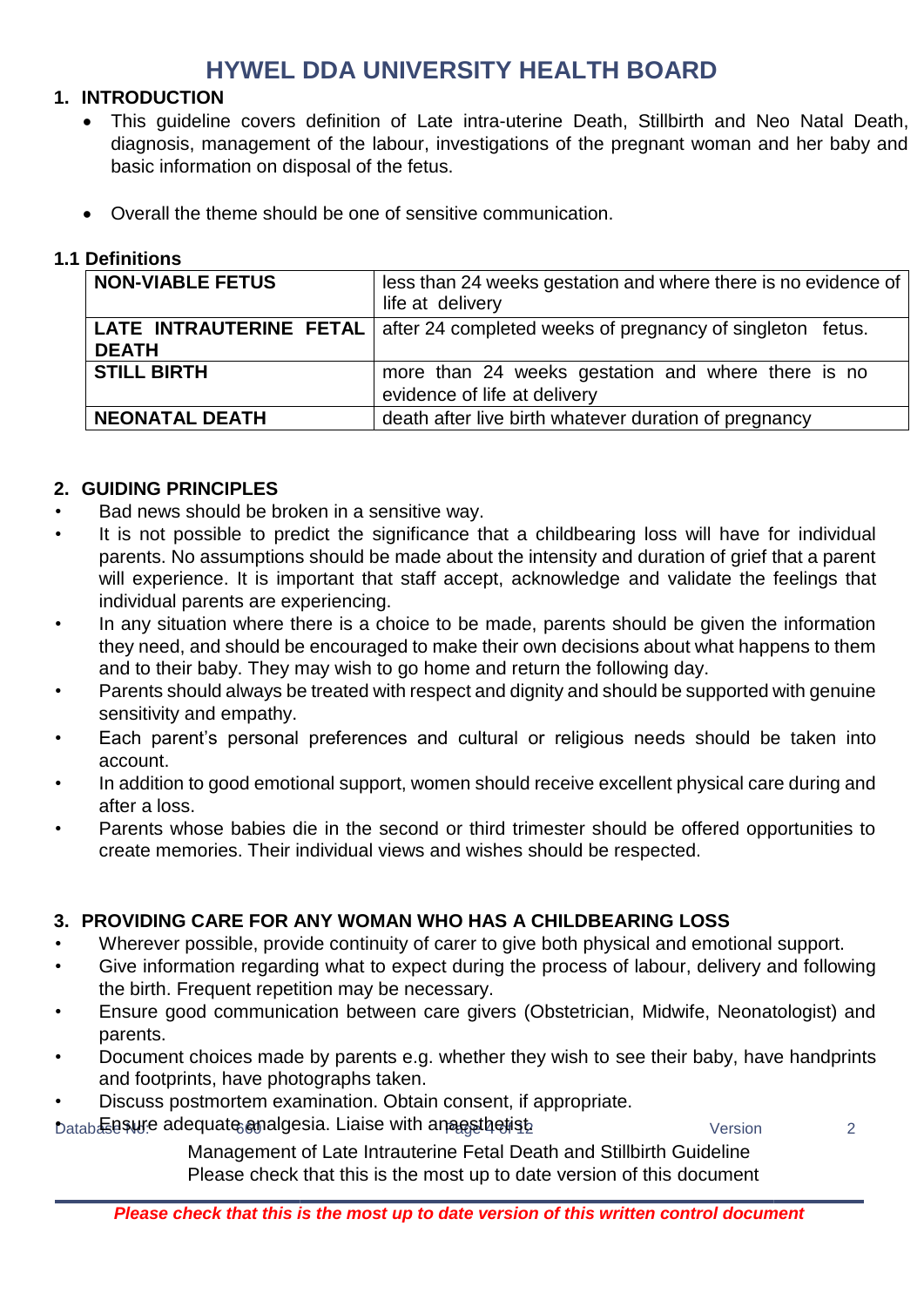- Ensure adequate oral hydration (water or still sports drinks). Restrict solid foods when in active labour.
- Ensure checklist is commenced and filed in the notes.
- Following delivery, allow parents time and privacy with their baby if they wish. Refer to the baby by name. Members of their extended family may wish to visit. This should be facilitated.
- Parents may wish to wash and dress their baby. They may take photographs with a digital or disposable camera. If photographs are to be taken by Medical Illustration, then written consent must be obtained. Consent is also required for hand and footprints.
- Contact hospital chaplain or relevant Minister of Religion if parents request.
- Use SANDS bereavement boxes and leaflets
- Ensure baby is weighed and labelled with both parents names if their surnames are different. If the baby has been named, complete the details in a memory booklet.

Transfer parents to the separate room for on-going care as soon as possible and mother's clinical condition allows. All documentation **MUST** be completed prior to women and their families being transferred to the separate room. It is the responsibility of the labour ward midwife to ensure all the appropriate paper work accompanies the baby to either the separate room or the mortuary.

### <span id="page-4-0"></span>**4. DIAGNOSIS OF AND CLINICAL MANAGEMENT OF INTRA-UTERINE FETAL DEMISE (Appendix 1)**

- A diagnosis of intrauterine fetal demise should be by **ultrasound scan** and not by a Pinard stethoscope, handheld Doppler or CTG monitor.
- Where feasible 2 clinicians of appropriate seniority (registrar or consultant) and with training in ultrasound scanning should confirm the diagnosis of fetal demise (RCOG best practice). Careful, sensitive explanation and a flexible approach are necessary.
- Discuss care with appropriate consultant*.*
- There is seldom a place for caesarean section.
- Where the woman is rhesus negative a Kleihauer should be performed at presentation.
- Anti D should be given at presentation to all rhesus negative women with a IUD. The fetal blood group should be ascertained on cord blood testing.
- All women should have a Kleihauer test regardless of rhesus status and repeated at 48 hours if rhesus negative in case a larger dose of anti D is required

### <span id="page-4-1"></span>**5. DELIVERY**

 When the woman is clinically unwell, i.e. in association with an abruption, Pre- eclampsia or sepsis, she should be stabilised/ resuscitated and delivered by the safest means after discussion with the on-call consultant.

Database No: 660 660 Page 5 of 12 Version 2 Management of Late Intrauterine Fetal Death and Stillbirth Guideline Where the woman is well and wishes to go home, her wishes should be respected and appropriate follow-up arranged. If the decision for Postmortem (PM) has not been made at this time, the parents should be warned that the results of PM may be less helpful and that

Please check that this is the most up to date version of this document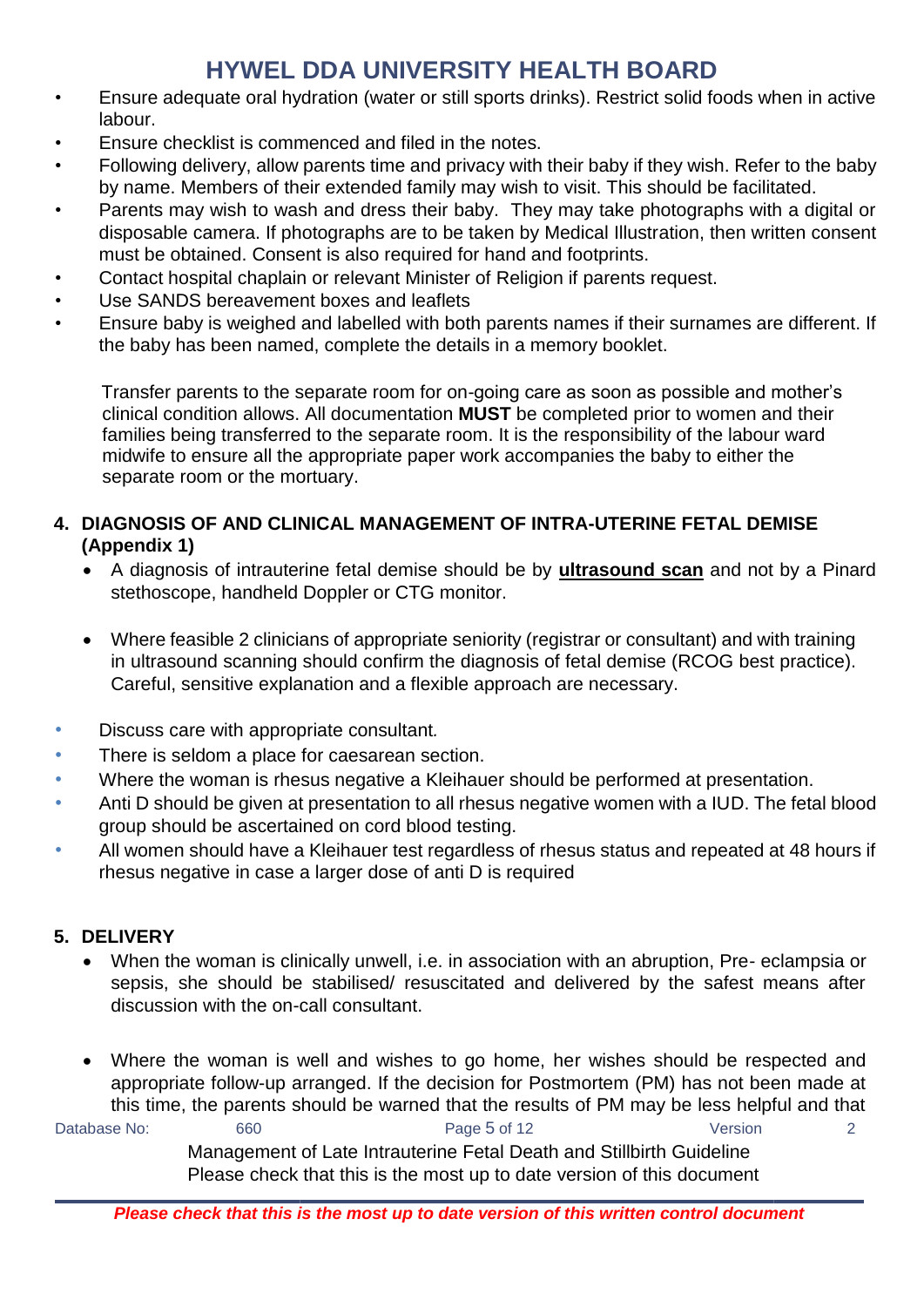the baby's appearance may have deteriorated. Delivery should be encouraged within 48 hours. DIC is unlikely (10% risk after 4 weeks).

- Vaginal birth is encouraged (unless contraindicated on medical grounds).
- This is usually achieved with a combination of Mifepristone and prostaglandin (in the form of Misoprostol).
- The dosage of Misoprostol is dependent on the gestation, as the uterus becomes more sensitive to prostaglandin with increasing gestation. To achieve dosages in the range recommended by the RCOG and NICE the 100 microgram tablet must be cut into 4 with a tablet cutter to achieve 25 microgram doses.

**The incidence of uterine rupture in women with previous caesarean section during Induction of Labour with misoprostol is between 3.5%-4.4% compared to unscarred uterus. Hence extra vigilance and regular monitoring is required in women with previous caesarean section.** 

### **Mechanical measures (26F Foley's catheter or Cook's Balloon) should be considered.**

Effective analgesia should be provided as per woman's wishes including PCA/Epidural analgesia.

Vaginal Misoprostol is inserted in the posterior fornix and the woman is asked to remain supine for up to 1 hour after insertion.

#### <span id="page-5-0"></span>**6. MANAGEMENT OF THE WOMAN WHO HAS HAD AN IUD SHOULD BE AS PER THE FOLLOWING MISOPROSTOL REGIME:**

| <b>Second Trimester</b>                                                                   |                                                                                                                |  |
|-------------------------------------------------------------------------------------------|----------------------------------------------------------------------------------------------------------------|--|
| Induce miscarriage<br>$\bullet$                                                           | 400 mic gm pv or sl 3 hrly (max. $x 5$ )                                                                       |  |
| Missed miscarriage (13 to 17+6<br>$\bullet$<br>weeks)                                     | 200 mic gm pv 6 hrly (max. x 4), second dosage could<br>be increased to 400 mic gm<br>(maximum of 1600 mic gm) |  |
| • Missed miscarriage (18 to $23+6$<br>weeks) Intrauterine fetal death (24<br>to 26 weeks) | 100 mic gm pv 6 hrly (max. $x$ 4)                                                                              |  |

| <b>Third Trimester</b>   |                                                              |  |  |
|--------------------------|--------------------------------------------------------------|--|--|
| Intrauterine fetal death | 25 mcgs pv every 6 hours or 25 mcgs or ally<br>every 2 hours |  |  |

- Inducing pregnancy termination, miscarriage and intrauterine fetal death may or may not need Mifepristone 200 mg 36 – 48 hrs prior to Misoprostol.
- Recent RCT reveals Mifepristone can be avoided.
- If the first cycle fails the second cycle can be started on the next day after an interval of 12 hours from the last Misoprostol.

Database No: 660 660 Page 6 of 12 Version 2 Management of Late Intrauterine Fetal Death and Stillbirth Guideline Please check that this is the most up to date version of this document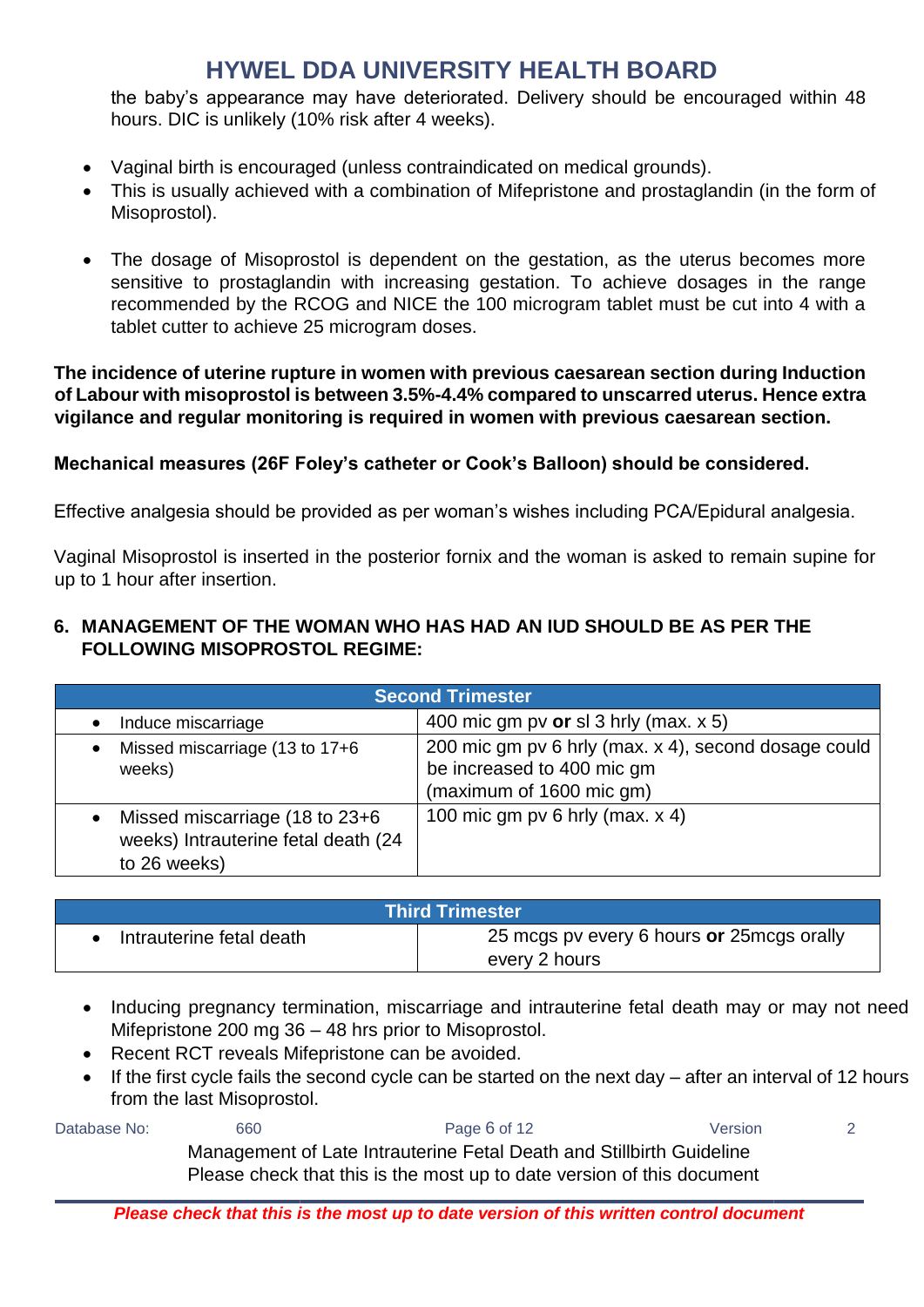- The use of balloon induction can be considered in the third trimester. This discussion must take place between the patient and Consultant
- The use of oxytocin infusion can be considered

### **6.1 Previous caesarean section**

- Women who have had a previous caesarean section can be given the above regimen after discussion with the consultant on-call.
- The use of balloon induction can be considered in the third trimester. This discussion must take place between the patient and Consultant

### **6.2Retained placenta**

- Complete the full course of Misoprostol as prescribed unless there is significant vaginal bleeding.
- Manage as per guideline for Retained Placenta, Management of Postpartum haemorrhage

### **6.3Thromboprophylaxis**

Women should be routinely assessed for thromboprophylaxis, but IUD is not a risk factor.

**6.4**Suppression of Lactation

- Suppression of lactation can be either by means of good support bra, ice packs and analgesia.
- A single dose of Carbergoline 1mg is also effective (contraindicated in PET and hypertension).

### **6.5 Communication and Follow Up**

- Once delivery occurs the women should be allowed time to see and hold the baby as appropriate.
- Follow up should be arranged with a consultant to discuss the results as appropriate**.**  Where a woman was under MLC, she should be followed up with the obstetrician who has taken over her care during her labour. She should be warned that the results of a post mortem can take up to 3 months. The notes should be sent to the appropriate obstetric secretary.

### <span id="page-6-0"></span>**7. INVESTIGATIONS**

- All parents should be offered full post mortem examination on their baby.
- Parents should be informed that in 50% of cases no cause can be found to establish why a baby has died in utero. However, where a cause can be found clearly there is positive benefit in managing another pregnancy for the couple.
- It should also be emphasised that even when the PM does not reveal "The Cause of Death", it can still provide useful information – even negative information (e.g. no congenital abnormalities).

Database No: **6 offered even if a post-mortem examination of the baby is declined.** 2 Independently of full autopsy, **placental and membrane pathology** is useful and

Management of Late Intrauterine Fetal Death and Stillbirth Guideline Please check that this is the most up to date version of this document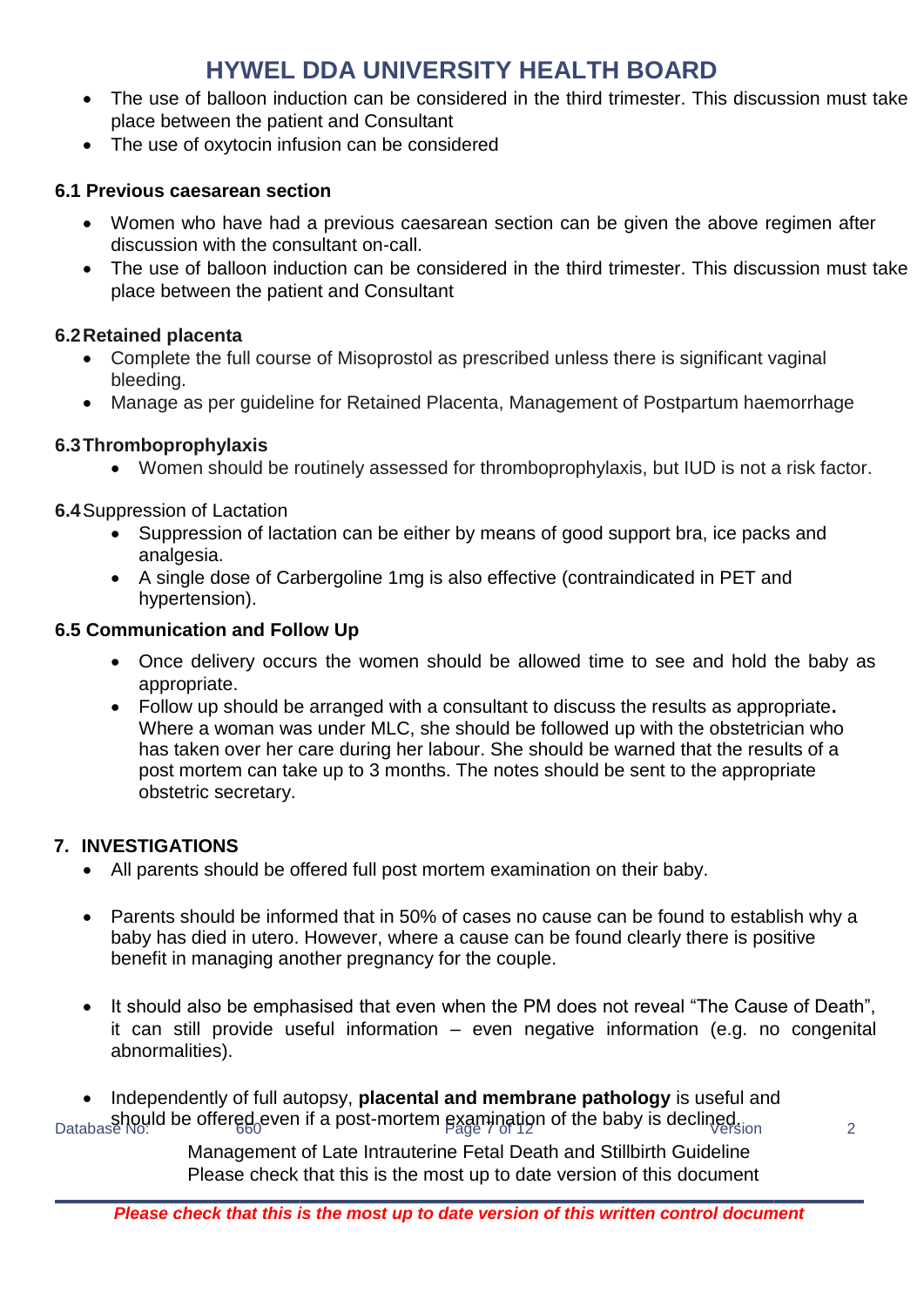- **Post mortem examination:**
- Babies who delivered before 24 weeks, should be transferred to the fetal pathology department Cardiff from the mortuary.
- Babies delivering after 24 weeks or any baby which showed signs of life (neonatal death), should be transferred to the mortuary.

### <span id="page-7-0"></span>**8. DISPOSAL/FUNERAL ARRANGEMENTS**

### **GUIDELINES FOR STAFF GIVING INFORMATION TO PARENTS REGARDING FUNERAL ARRANGEMENTS**

 Documentation and funeral arrangements can be traumatic and confusing. Parents should be given a leaflet which reinforces the verbal information they will receive regarding funeral/ disposal arrangements. Bereavement services as per local arrangements.

**STILLBIRTH AFTER 24 WEEKS GESTATION OR NEONATAL DEATH AT ANY GESTATION.** 

If the fetus is >24 weeks, then it is **a legal requirement that it is buried or cremated.**

### **NEONATAL DEATH**

- A fetus born at any gestation which shows signs of life and subsequently dies isclassed as a neonatal death.
- If a neonatal death occurs and the parents wish the baby to be cremated, a 3 part form has to be signed by two medical practitioners who have been qualified for at least five years.

### <span id="page-7-1"></span>**9. DOCUMENTATION**

### **Post Mortem**

Any *fetus <24* weeks which is to have investigation and/or post mortem needs to have the following forms completed prior to disposal.

- 1. Request for investigation of fetus form. (Signed by one parent re disposal instructions).
- 2. Consent form for post mortem. **Only obtain consent if trained, as this is a legal document and could delay the post mortem being carried out.**
- 3. Disposal of fetal remains form 'Certificate of Medical Practitioner in respect of Fetal Remains' (if fetus is for hospital disposal or private cremation. THIS MUST BE SIGNED BY A DOCTOR.
- 4. Disposal arrangements form is to accompany the baby and one copy to be filed in maternal notes.

Any *fetus >24* weeks which is to have investigation and/or post mortem needs to have the following forms completed prior to a funeral.

Database No: 660 660 Page 8 of 12 Version 2 Management of Late Intrauterine Fetal Death and Stillbirth Guideline Please check that this is the most up to date version of this document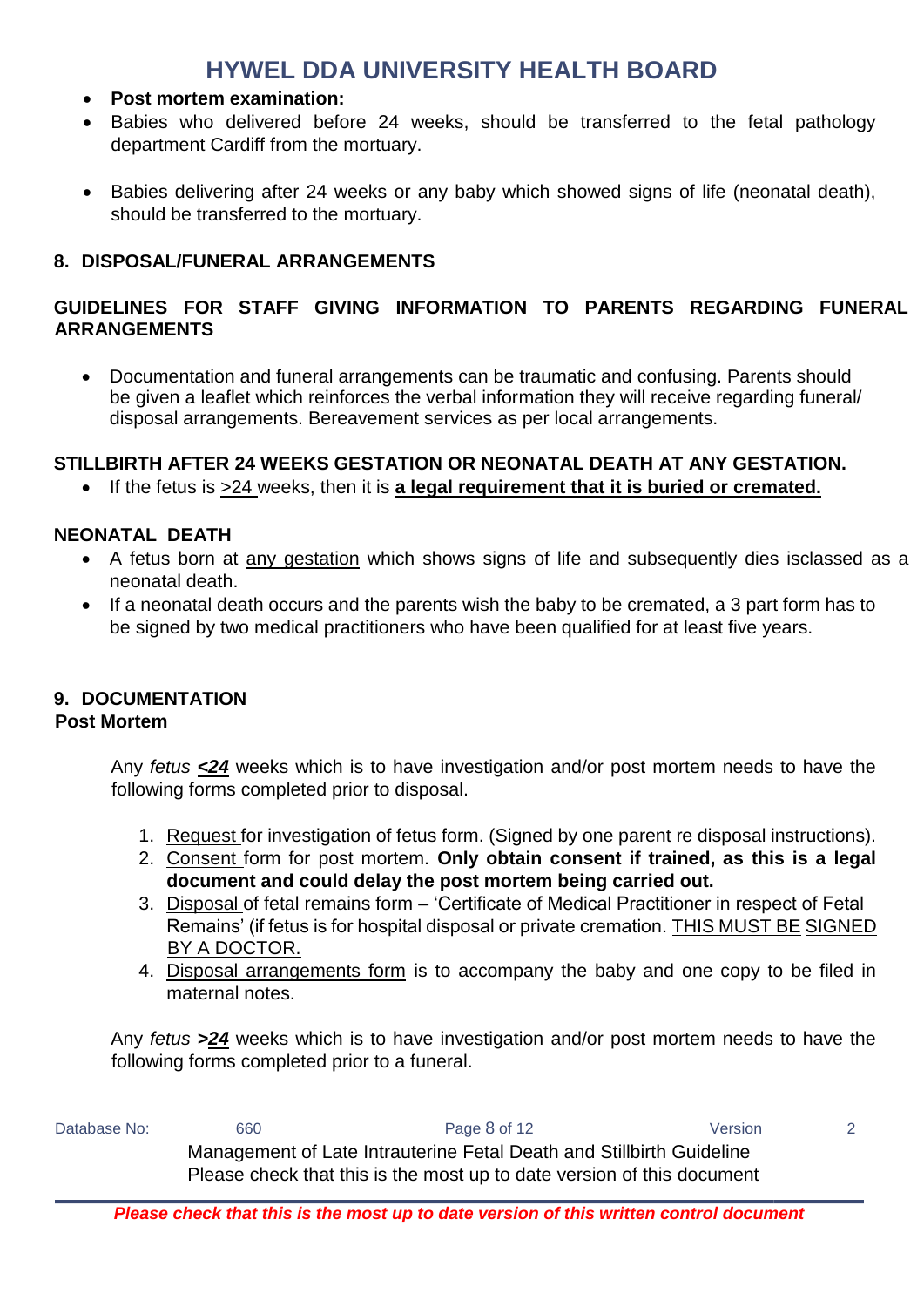- 1. Request for investigation of stillbirth or neonatal death form. (Signed by one parent re disposal instructions).
- 2. Consent form for post mortem. **Only obtain consent if trained, as this is a legal document and could delay the post mortem being carried out.**
- 3. Cremation of Stillborn Child form (Cremation form 9)
- 4. Funeral arrangements form to accompany b filed in maternal notes.

### **Parents should be informed that post mortem results will not be available for up to 12**

**weeks.** A follow up appointment will be arranged with the relevant consultant when the results are available.

### • **Hospital disposal or funeral**

Fetuses who are not having a post mortem examination require only disposal of fetal remains form and disposal arrangements form (<24 weeks) or Cremation of stillborn child form (Cremation form 9) and a funeral arrangements form (>24 weeks) to accompany them to the mortuary.

### • **Stillbirth Certificate (>***24 weeks)*

Must be completed by attending Midwife or Doctor as soon as possible following delivery, and placed in the front of the mother's notes. It is important that the form is given to the parents before discharge. They must then register the stillbirth with the Registrar of Births, Deaths and Marriages who will give them a release form.

This has to be returned to the General Office to allow arrangements to continue if a hospital funeral has been requested. If a private funeral is being arranged, then the form must be taken to the funeral director by the parents.

### • **Remembrance book**

Parents to be given the SANDS Box and leaflets.

### <span id="page-8-0"></span>**10.REFERENCES**

Lokugamage AU, Rafaey HE, Rodeck CH. Misoprostol and pregnancy: ever-increasing indications of effective usage. Curr Opin Obstet Gynecol 2003; **15**(6):513-8

Bartley J, Baird DT. A randomised study of misoprostol and gemeprost in combination with mifepristone for induction of abortion in the second trimester of pregnancy. Br J Obstet Gynaecol 2002; **109**: 1290-1294

Chittacharoen A, Herabutya Y, Punyavachira P. A randomised trial of oral and vaginal misoprostol to manage delivery in cases of fetal death. Obstet Gynecolo 2003; **101**(1):70-3 Gilbert A, Reid. A randomised trial of oral versus vaginal administration of misoprostol for the purose of mid-trimester termination of pregnancy. Aust N Z J Obstet Gynaecol 2001; **41**(4): 407-10

Database No: 660 660 Page 9 of 12 Version 2 Management of Late Intrauterine Fetal Death and Stillbirth Guideline Please check that this is the most up to date version of this document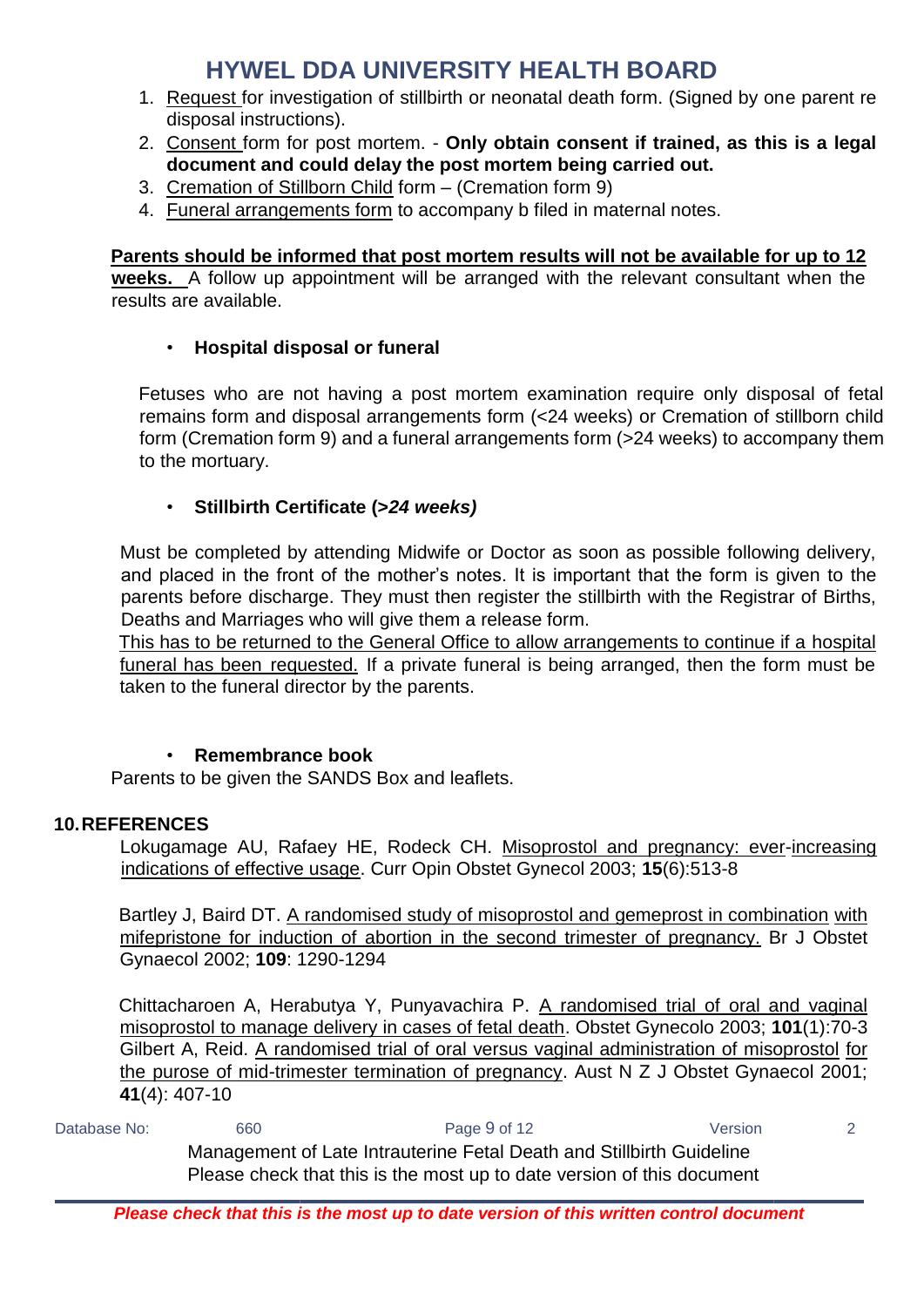El-Rafaey H, Templeton A. Induction of abortion in the second trimester by a combination of misoprostol and mifepristone: a randomised comparison between two misoprostol regimens. Hum Reprod 1995; **10**: 475-478

Wagaarachchi PT, Ashok PW, Narvekar NN, Smith NC, Templeton A. Medical management of late intrauterine death using a combination of mifepristone and misoprostol. Br J Obstet Gynaecol 2002; **109**(4): 443-7

SANDS 2008 RCOG Late Intrauterine Fetal Death and Stillbirth Green-top Guideline No. 55 October 2010 Royal College of Obstetricians and Gynaecologists. London

### **References for Misoprostol Regime:**

- 1. WHO/RHR Safe abortion: technical policy guidance for health systems (2<sup>nd</sup> edition) 2012
- 2. Gemzell Danielsson et al UOG 2007
- 3. Gomez Ponce de Leon et al UOG 2007
- 4. WHO Recommendations for Induction of Labour 2011
- 5. FIGO Guidelines: Prevention of PPH with Misoprostol 2012
- 6. FIGO Guidelines: Treatment of PPH with Misoprostol 2012
- 7. NICE Guideline 2012
- 8. RCOG Guideline
- 9. http://onlinelibrary.wiley.com/doi/10.1111/tog.12082/epdf

Database No: 660 660 Page 10 of 12 Version 2 Management of Late Intrauterine Fetal Death and Stillbirth Guideline Please check that this is the most up to date version of this document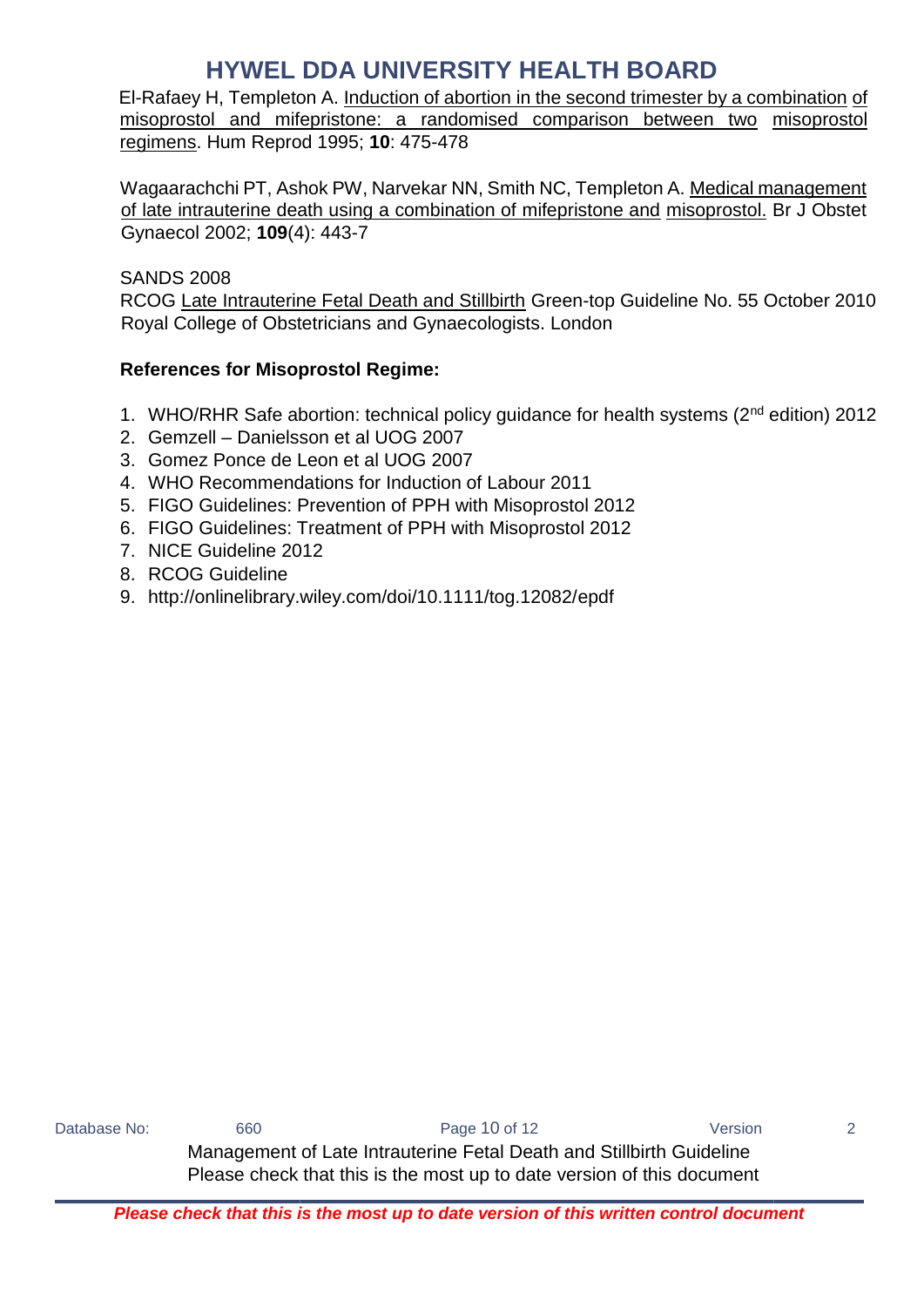### **Appendix 1**

| <b>CHECKLIST FOR INVESTIGATIONS</b> |                                                                                                                                                                                                                                                                                                                                                                                                                                                                                                                   |                   |               |  |  |
|-------------------------------------|-------------------------------------------------------------------------------------------------------------------------------------------------------------------------------------------------------------------------------------------------------------------------------------------------------------------------------------------------------------------------------------------------------------------------------------------------------------------------------------------------------------------|-------------------|---------------|--|--|
|                                     | <b>INVESTIGATION &amp; SAMPLE BOTTLE</b>                                                                                                                                                                                                                                                                                                                                                                                                                                                                          | <b>DATE TAKEN</b> | <b>SIGNED</b> |  |  |
| 1.<br><b>All Cases</b>              | FBC (1x purple), G&S (1x pink)<br>$\bullet$<br>Coagulation screen including fibrinogen (1x fill blue<br>bottle)<br>Kleihauer (1x pink)<br>$\bullet$<br>Fetal post-mortem (full / limited)<br>Cytogenetic analysis in relevant cases (2x purple)<br>Person who delivers the baby should document:<br>- degree of maceration of skin any obvious<br>external abnormality of features or<br>- baby's weight: IUGR/normal/macrosomia<br>Gender and name given by parents<br>Fetal anomaly: CARIS form to be completed |                   |               |  |  |
| 2.<br><b>Unexplained IUD</b>        | All of the above including:<br>CRP (yellow), HBA1c (1x lilac)<br>$\bullet$<br>TORCH: Parvovirus, Rubella, Syphilis, CMV (1x)<br>٠<br>yellow)<br>Thyroid Function Tests (1 xyellow)<br>Placental swab for microbiology;<br>$\bullet$<br><b>Placental Histology</b><br>$\bullet$<br><b>MSSU</b><br>HVS or LVS.<br>$\bullet$                                                                                                                                                                                         |                   |               |  |  |
| 3.<br><b>Specific to Cause</b>      | All of 1. including:<br><b>IUGR Suspected:</b><br>Lupus-anticoagulant (2x blue filled to the top)<br>$\bullet$<br>Anticardiolipin antibodies (1xyellow)<br>٠<br>Factor V Leiden Prothrombin gene mutation<br>$\bullet$<br>(1x purple)<br>Repeat thrombophilia and APLA screen 6 weeks<br>post delivery (4x blue filled to the top)<br>Placental Histology<br>All of 1. including:<br><b>History of Itching:</b><br>• LFT (1xyellow)<br>Bile Acids (1x yellow)<br>All of 1. including:                             |                   |               |  |  |
|                                     | <b>Fetal unbalanced translocation</b><br>Other fetal aneuploidy, e.g. fetal genetic testing fails<br>and history<br>Page 11 of 12                                                                                                                                                                                                                                                                                                                                                                                 | Version           |               |  |  |

Management of Late Intrauterine Fetal Death and Stillbirth Guideline Please check that this is the most up to date version of this document